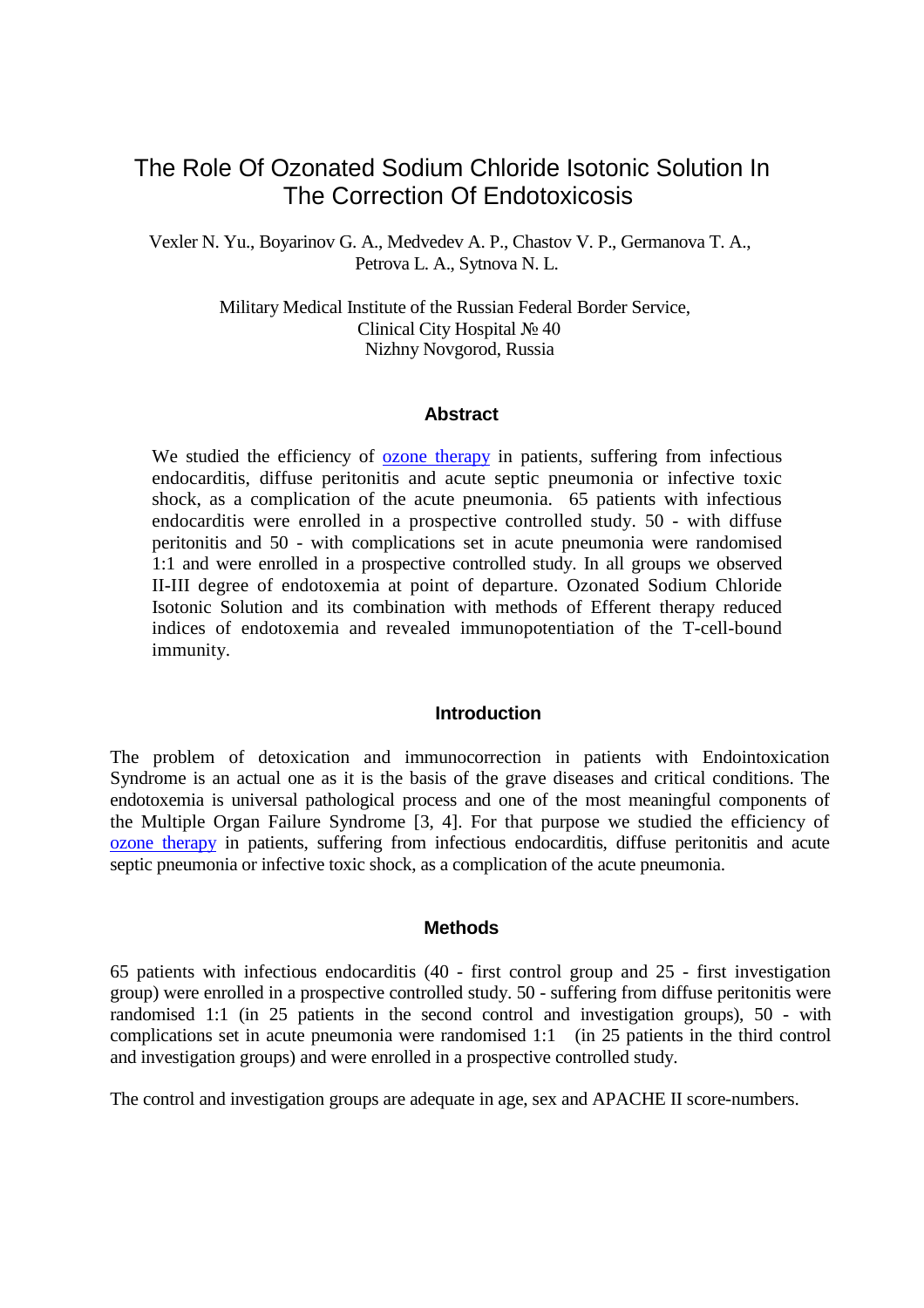# Table 1. Characteristic of the groups

| Group                                         | <b>Sex</b>  |        | Age       | <b>APACHE</b> |
|-----------------------------------------------|-------------|--------|-----------|---------------|
|                                               | <b>Male</b> | Female |           | II score      |
| 1 control (Infectious Endocarditis)           | 30          | 10     | $14 - 60$ | 16            |
| 1 investigation (Infectious Endocarditis)     | 16          |        | $14 - 60$ | 16            |
| 2 control (Diffuse peritonitis)               | 17          |        | $14 - 60$ | 16            |
| 2 investigation (Diffuse peritonitis)         | 17          |        | $14 - 60$ | 16            |
| 3 control (Complicated Acute Pneumonia)       | 15          | 10     | $16 - 60$ | 16            |
| 3 investigation (Complicated Acute Pneumonia) | 15          | 10     | $16 - 60$ | 16            |

Indices of endotoxemia (classification of S. Obolensky, M. Malahova, 1995) [4], biochemical and immunological indices of blood were studied in all the groups. Data were analysed using parametric (t-test) and non-parametric (Wilcoxon or Mann-Whitney tests) methods, p values  $\leq$ 0.01 were considered significant.

The patients of control groups were treated by conventional methods.

In the investigation groups we used Ozonated Sodium Chloride Isotonic Solution with the 2 mg/l ozone concentration, 200 ml a day. That has been administered within 10 days, along with conventional therapy. In patients, suffering from diffuse peritonitis and complications set in acute pneumonia, Ozonated Sodium Chloride Isotonic Solution was used in combination with plasmapheresis on 2 and 4 days; and in the combination with extracorporeal ultraviolet irradiation of autoblood from 5 till 10 days.

| Indices of endotoxemia         | Leucocytes index of intoxication; Toxicity of |  |  |
|--------------------------------|-----------------------------------------------|--|--|
|                                | serum, erythrocytes and urine (according to   |  |  |
|                                | the levels of molecules with an average       |  |  |
|                                | molecular weight).                            |  |  |
| <b>Blood</b> examination       | Formed elements of blood; Differential blood  |  |  |
|                                | count; Total blood protein; C-reactive        |  |  |
|                                | protein; Serum bilirubin and it's fractions;  |  |  |
|                                | Blood glucose; Blood enzymes (alanine         |  |  |
|                                | transaminase, asparagine transaminase);       |  |  |
|                                | Blood electrolytes; Serum urea; Serum         |  |  |
|                                | creatinine; Haemoglobin.                      |  |  |
| Immunological indices of blood | Spontaneous E-rosette assay; EAC-rosette      |  |  |
|                                | assay; Antigen-stimulated rosett-forming T-   |  |  |
|                                | cells assay; Theophylline-resistance          |  |  |
|                                | spontaneous E-rosette assay; Theophylline-    |  |  |
|                                | sensitive spontaneous E-rosette assay; Single |  |  |
|                                | radial                                        |  |  |
|                                | immunodiffusion technique;                    |  |  |

| Table 2. Laboratory investigations |  |
|------------------------------------|--|
|------------------------------------|--|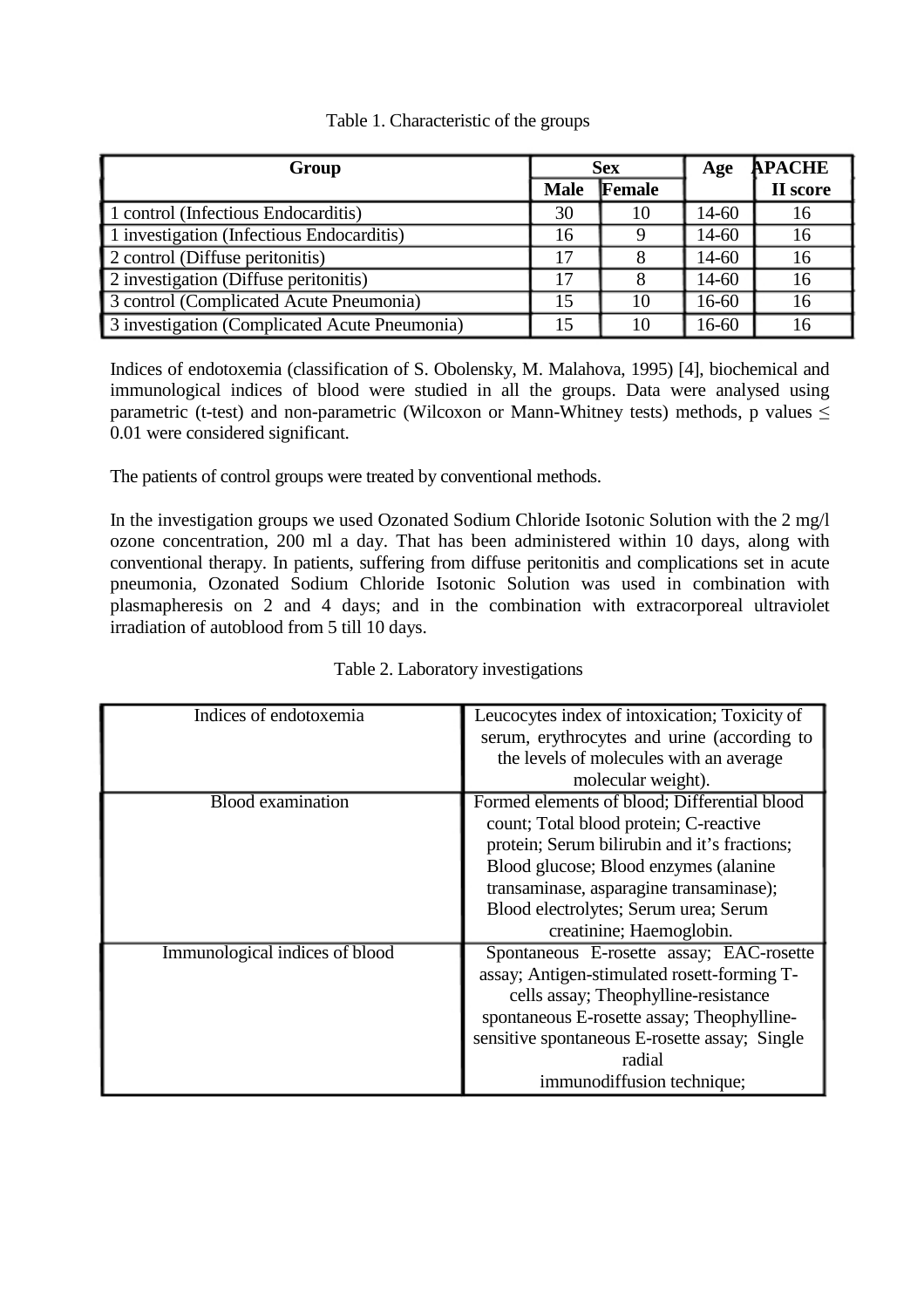## **Results**

In all groups we observed II-III degree of endotoxemia at point of departure, irrespective of nosological form, and immunodepression or immunoexpression of T-cell-bound immunity.

In the investigation groups indices of endotoxemia significantly had reduced by the tenth day. Leucocytes index of intoxication lowered by  $16\%$  in the  $1<sup>st</sup>$ , became five times as little - in the  $2<sup>nd</sup>$  and lowered by 81,5% - in the 3<sup>rd</sup> investigation groups (fig.1). Total blood bilirubin lowered by 40% in the 1<sup>st</sup> and by 80% - in the  $2<sup>nd</sup>$  investigation groups (fig. 2).



Fig. 1. Mean Leucocytes index of intoxication values in the initial point and on days 1, 5 and 10 of treatment. Leucocytes index of intoxication values were significantly different at stages of treatment in control and investigation groups  $(p<0,01)$ .



Fig. 2. Mean Total blood bilirubin values in the initial point and on days 1, 10 of treatment. Total blood bilirubin values were significantly different at stages of treatment in control and investigation groups  $(p<0.01)$ .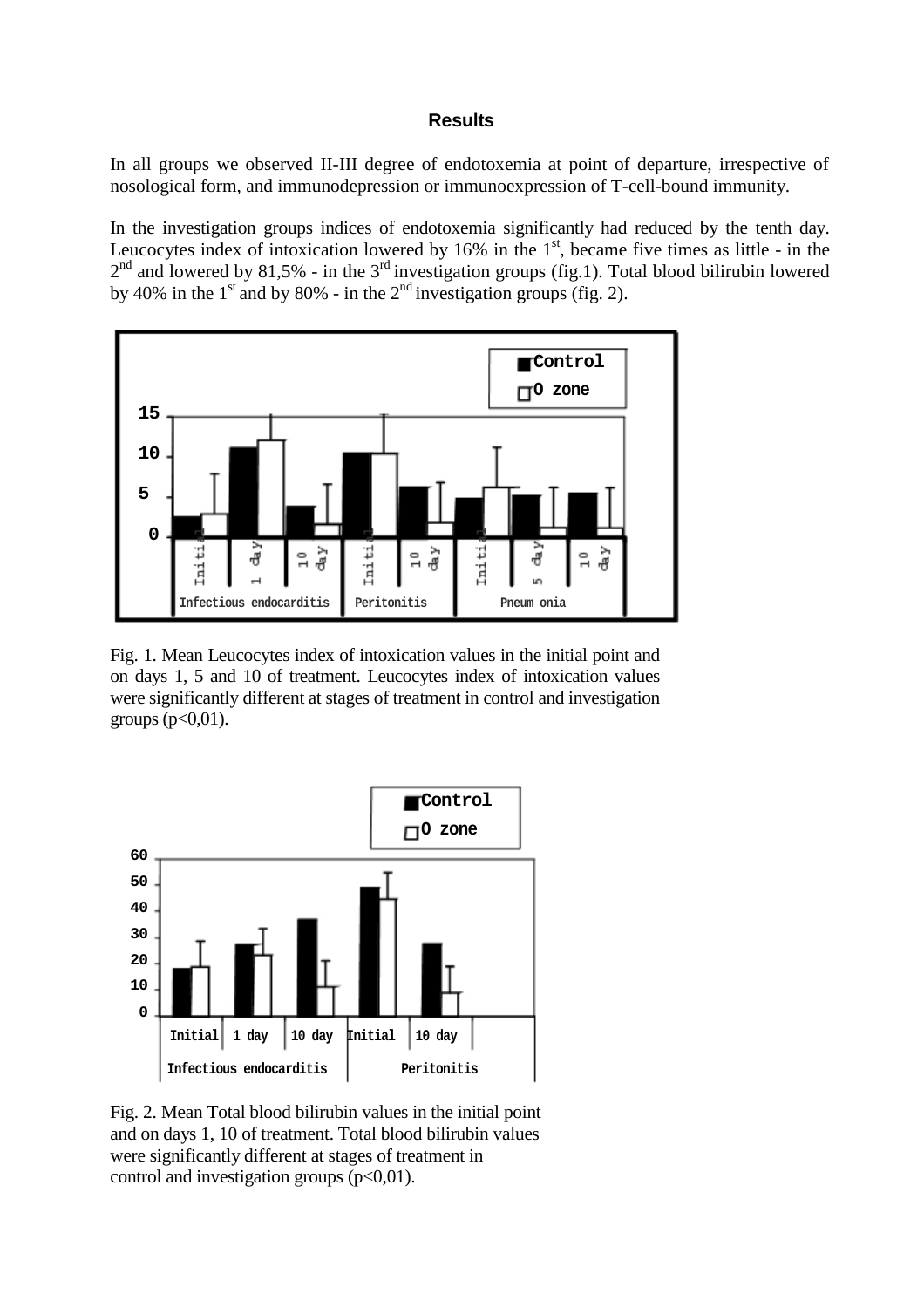Molecules with an average molecular weight in serum (toxicity of serum) reduced by 28% in the 1<sup>st</sup>, became twice as little - in the 2<sup>nd</sup> and lowered by 32,9% in the 3<sup>rd</sup> investigation groups (fig. 3).



Fig. 3. Mean Toxicity of serum values in the initial point and on days 1, 5 and 10 of treatment. Toxicity of serum values were significantly different at stages of treatment in control and investigation groups  $(p<0.01)$ .

Molecules with an average molecular weight on erythrocyte's membranes (toxicity of erythrocytes) lowered by 23% in the  $1<sup>st</sup>$ , became twice as little - in the  $2<sup>nd</sup>$  and reduced by 31,8% at the  $3<sup>rd</sup>$  investigation groups (fig. 4).



Fig. 4. Mean Toxicity of erythrocytes values in the initial point and on days 1, 5 and 10 of treatment. Toxicity of erythrocytes values were significantly different at stages of treatment in control and investigation groups  $(p<0.01)$ .

Molecules with an average molecular weight in urine (toxicity of urine) became 3,5 times as much in the  $1<sup>st</sup>$ , became twice as much in the  $2<sup>nd</sup>$  and increased by 71,8% in the  $3<sup>rd</sup>$ investigation groups (fig. 5).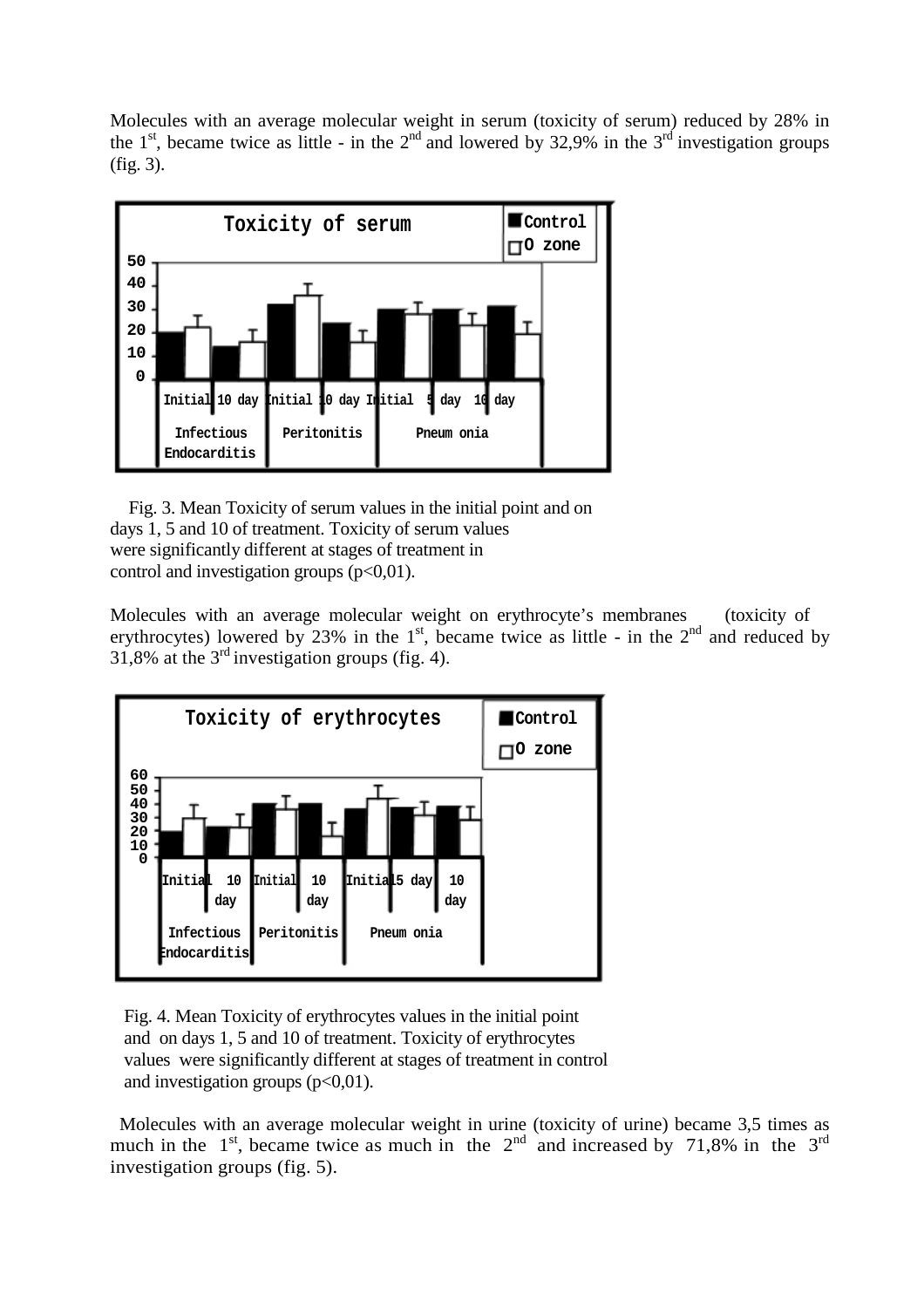

Fig. 5. Mean Toxicity of urine values in the initial point and on days 1, 5 and 10 of treatment. Toxicity of urine values were significantly different at stages of treatment in control and investigation groups  $(p<0,01)$ .

T-active lymphocytes significantly increased by 4% in the  $1<sup>st</sup>$ , became twice as much in the  $2<sub>nd</sub>$ and by 45% in the  $3<sup>rd</sup>$  investigation groups (fig. 6).



Fig. 6. Mean T-active lymphocytes values in the initial point and on 10 days of treatment. T-active lymphocytes values were significantly different at stages of treatment in control and investigation groups  $(p<0.01)$ .

T- lymphocytes significantly increased by 11% in the  $1<sup>st</sup>$  and became twice as much in the  $2<sup>nd</sup>$ and in the  $3^{rd}$  investigation groups (fig. 7).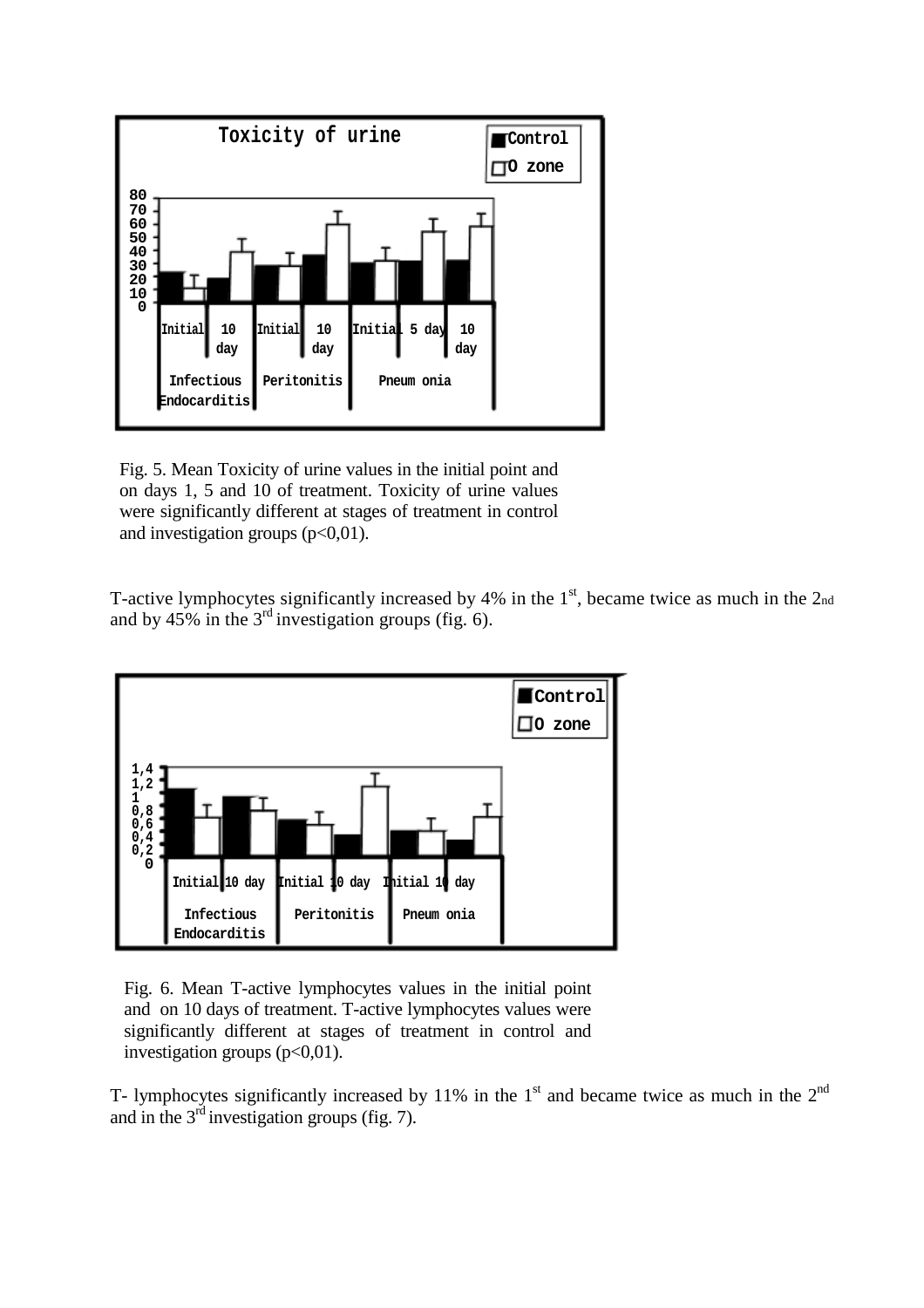

Fig. 7. Mean T- lymphocytes values in the initial point and on 10 days of treatment. T- lymphocytes values were significantly different at stages of treatment in control and investigation groups  $(p<0,01)$ .

T-helpers not significantly increased in the 1st investigation group (fig. 8) and became significantly twice as much in the  $2<sup>nd</sup>$  and in the  $3<sup>rd</sup>$  investigation groups (fig. 9).



Fig. 8. Mean T-helpers values in the initial point and on 10 days of treatment in the  $1<sup>st</sup>$  groups.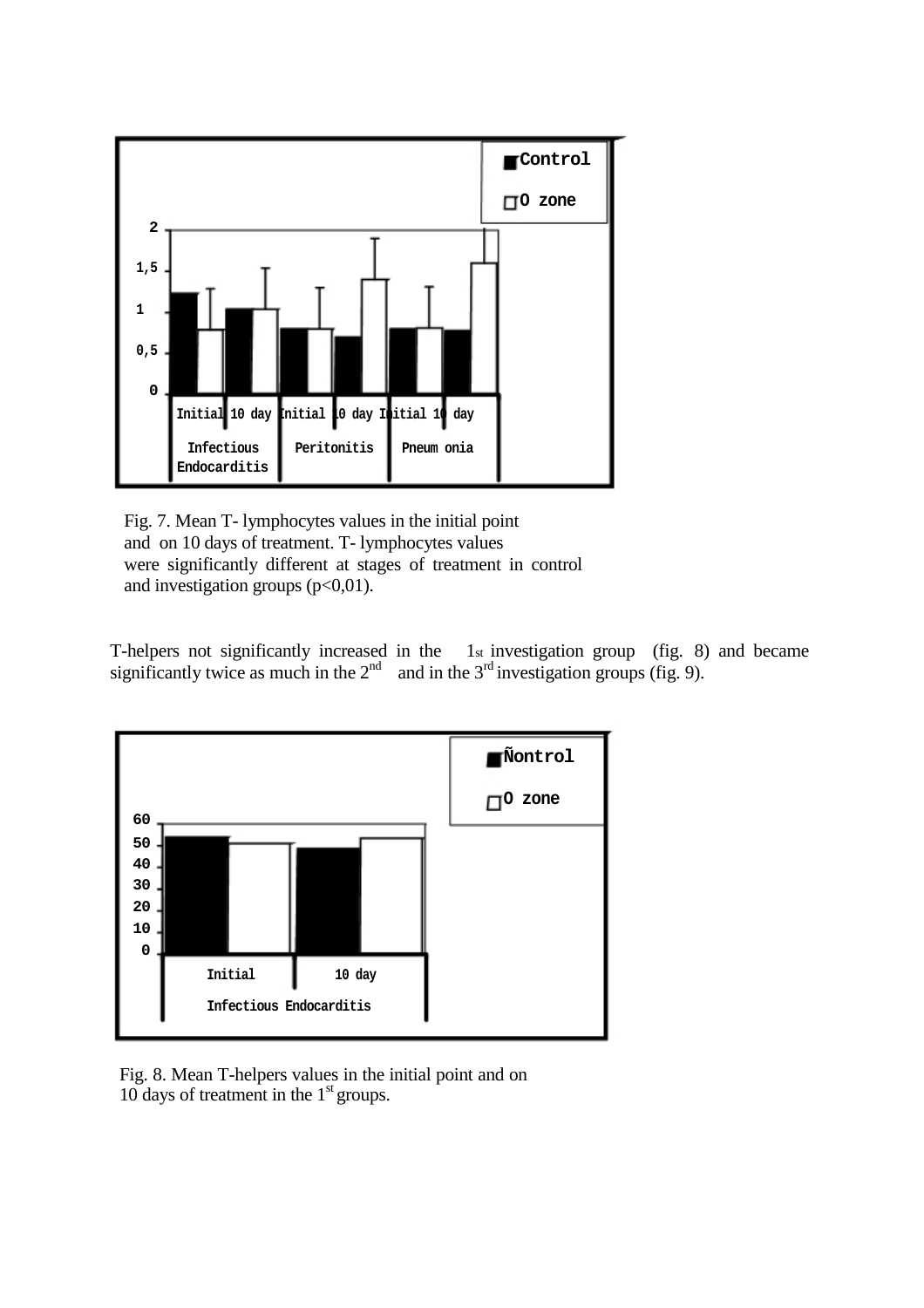

Fig. 9. Mean T-helpers values in the initial point and on 10 days of treatment in the  $2<sup>nd</sup>$  and  $3<sup>rd</sup>$  groups. T-helpers values were significantly different at stages of treatment in control and investigation groups (p<0,01

T-suppressants significantly increased by 19% in the  $1<sup>st</sup>$  investigation group (fig. 10) and became significantly four times as much in the  $2<sup>nd</sup>$  and became significantly twice as much in the  $3<sup>rd</sup>$  investigation groups (fig. 11).



Fig. 10. Mean T- suppressants values in the initial point and on 10 days of treatment in the  $1<sup>st</sup>$  groups. T- suppressants values were significantly different at stages of treatment in control and investigation groups  $(p<0,01)$ .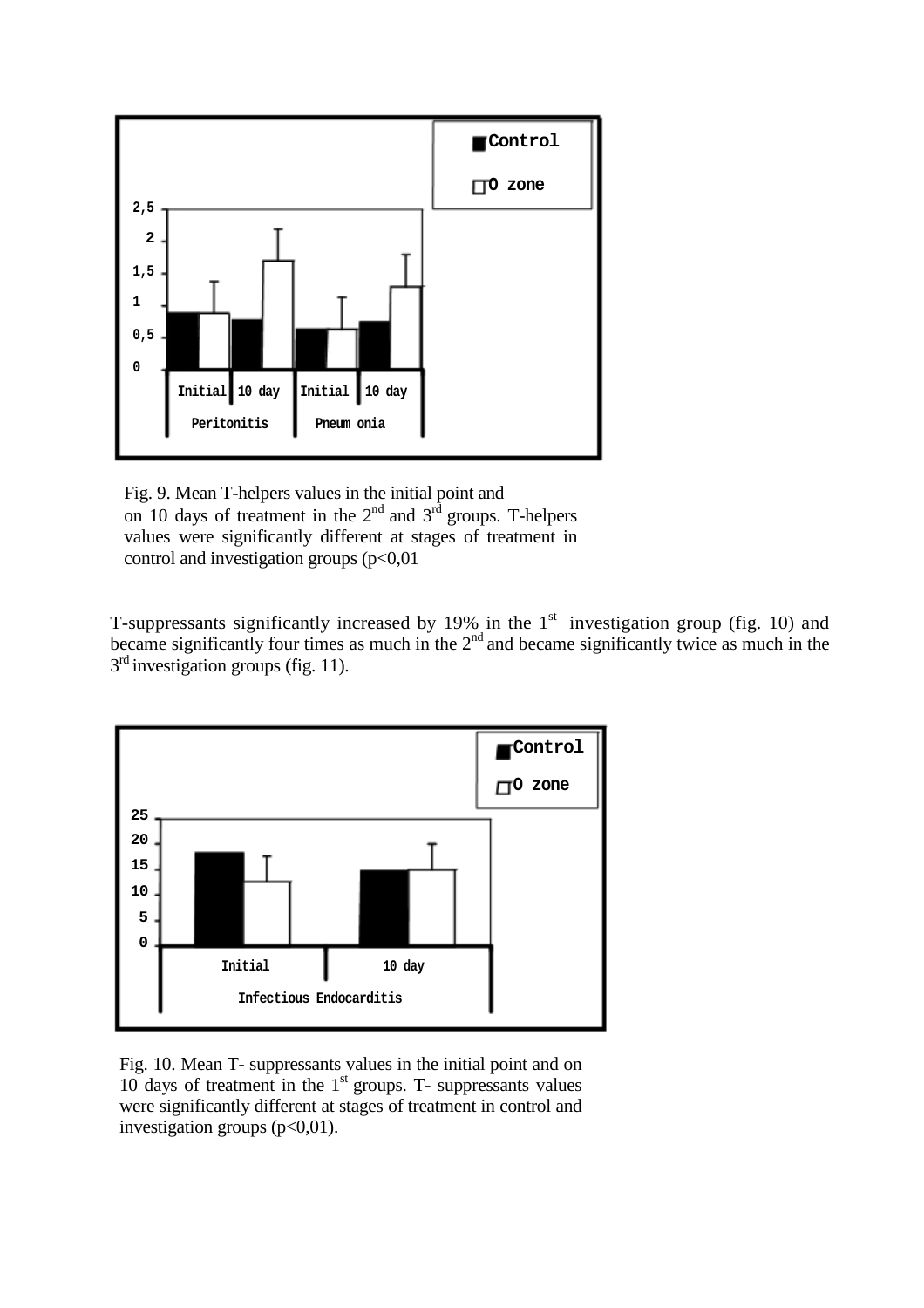

Fig. 10. Mean T- suppressants values in the initial point and on 10 days of treatment in the  $2<sup>nd</sup>$  and  $3<sup>rd</sup>$  groups. T- suppressants values were significantly different at stages of treatment in control and investigation groups  $(p<0.01)$ .

The combination of Ozonated Sodium Chloride Isotonic Solution with extracorporeal ultraviolet irradiation of autoblood activated functional activity of B- lymphocytes, which was proved by the increase of Ig M by 76% in the  $3<sup>rd</sup>$  group and normalization of Ig M and Ig G in the  $2<sup>nd</sup>$  one.

# **Discussion**

Levels of indices of endotoxemia (Leucocytes index of intoxication, Total blood bilirubin, Toxicity of serum, erythrocytes and urine) were revealed II-III degree of endotoxemia at point of departure in all groups, according to classification of S. Obolensky, M. Malahova, 1995 [4]. The study of immunological indices showed the immunodepression or immunoexpression of T-cell-bound immunity.

According to our results in control groups (in which Ozonated Sodium Chloride Isotonic Solution and its combination with methods of Efferent therapy did not use) II-III degree of endotoxemia was observed on the  $10<sup>th</sup>$  day. While using Ozonated Sodium Chloride Isotonic Solution, indices of endotoxemia had reduced significantly by the tenth day of treatment. It is important, that Ozonated Sodium Chloride Isotonic Solution significantly lowered Toxicity of erythrocytes. That is the reason of the use of the combination of Ozonated Sodium Chloride Isotonic Solution with Plasmapheresis. According to the scientific data, Plasmapheresis lowered only Toxicity of serum [2,3]. But when Ozonated Sodium Chloride Isotonic Solution was combined with Plasmapheresis, the reduction of Toxicity of serum was clearly more evident. And Toxicity of erythrocytes was lowered too. So, the combination of Ozonated Sodium Chloride Isotonic Solution with Plasmapheresis increases the efficiency of Plasmapheresis.

Ozonated Sodium Chloride Isotonic Solution significantly increased T-active lymphocytes, Tlymphocytes, T- helpers and T-suppressants, which proved that Ozonated Sodium Chloride